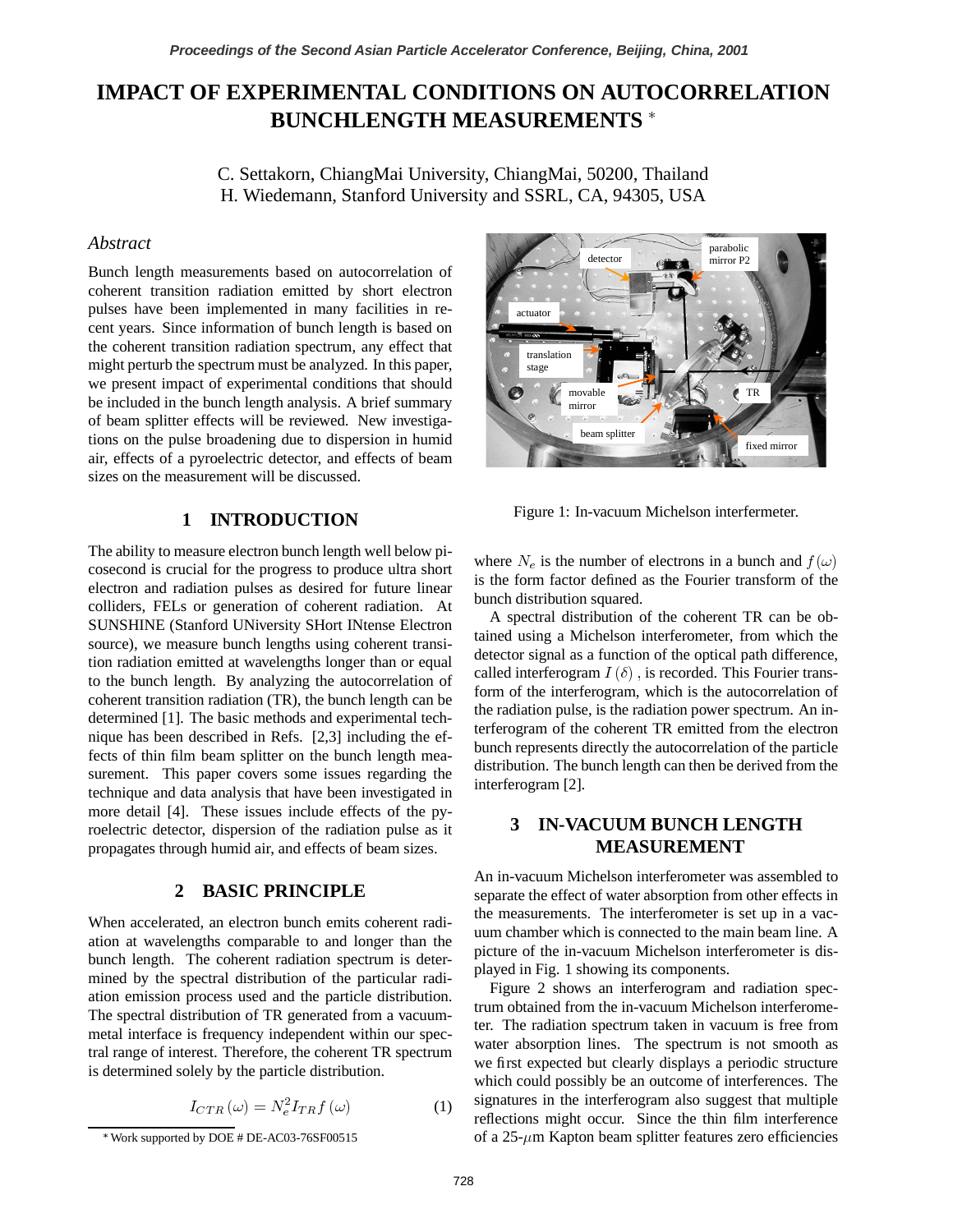

Figure 2: (a) interferogram and (b) radiation spectrum taken from the in-vacuum Michelson interferometer.

at  $112 \text{ cm}^{-1}$  interval [4], the features observed here do not originate from the beam splitter but is a feature of the pyroelectric detector used in the measurement.

# 3.1 Internal Reflection in a Pyroelectric Crystal

The Molectron P1-65 detector is made of a 100  $\mu$ m thick LiTaO<sub>3</sub> pyroelectric crystal. The P1-65 has a metallic coating containing chromium applied to the front surface of the crystal to increase the response time [5]. The rear surface is also coated with a chromium layer and a heavy layer of gold which absorbs radiation through the visible region to 1  $\mu$ m [6]. The schematic diagram in Fig. 3(a) shows the structures of the pyroelectric sensor.

For far-infrared radiation, such as our radiation pulses, a fraction of radiation at the front surface is either reflected, absorbed, or preferably transmitted through the chromium coating [4]. Part of the transmitted radiation may later be reflected by the gold layer at the rear surface as shown schematically in Fig. 3(b). At unequal optical path lengths in the interferometer, part of the radiation from one arm is reflected on the rear surface of the crystal and travels toward the front surface. This reflected radiation can interfere with the radiation coming later from the longer arm of the interferometer. This leads to frequency dependent reflection or absorption of the detector as evident from the signatures in the interferogram and the spectrum.

In Fig. 3(a), the main peak (center peak) is the result of the autocorrelation of the radiation pulse while the other signatures are cross-correlations of the radiation pulse and reflected pulses. Cross-correlation can occurs when a radiation pulse from one arm is reflected on the rear surface of the crystal and then interferes with the radiation pulse coming from the longer arm. Evidence of many crosscorrelations confirm that multiple reflections within the detector crystal can occur.

To support the above explanation, test measurements were conducted with a Molectron P1-62 detector which is



Figure 3: Schematic diagrams show (a) structures of the pyroelectric detector and (b) the radiaiton reflection/absorption mechanism.

constructed in a similar way as the Molectron P1-65 but the pyroelectric crystal is only 25  $\mu$ m thick (courtesy of Molectron Detector, Inc. as a test sample). The interferogram when using the P1-62 detector features cross-correlations closer to the main peak and the periodic-like spectrum has larger interval [4] as expected and supporting multiple reflections in the detector crystal.

As long as the cross-correlation signatures do not merge into the main peak, the pyroelectric detector, such as the P1-65 detector, can be used for bunch length measurements.

### *3.2 Dispersion in Humid Air*

To study effects of humidity in ambient air on the bunch length measurement, we compare interferograms taken in air and in vacuum. After taking bunch length measurements in vacuum, the interferometer is opened up to the atmospheric environment. The measurements in air are then taken. Interferograms for both cases are shown in Fig. 4, displaying the increase of the interferogram width for the measurement in the air. The average FWHM of the interferograms measured in vacuum is  $87 \pm 2 \ \mu m$  while the measurements in the air give an average FWHM of  $101 \pm 3 \mu$ m. Applying the correction from low frequency suppression due to beam splitter and mirror diffraction [4], the corrected bunch lengths for both measurements can be obtained. The corrected FWHM for the in-vacuum measurement is 126  $\mu$ m, while that of the in-air measurement is 158  $\mu$ m, which is 32  $\mu$ m longer. This broadening can be explained by dispersion due to water vapor in humid air. Since the refractive index of humid air is not constant over the far-infrared regime, different frequencies propagate with different velocities. Consequently, the radiation pulse is spreading, as it travels through the air.

Estimate of the pulse spreading using the variation of the group velocity in air (ignoring narrow absorption bands) evaluated from the refractive index of humid air data in Ref. [7] fits well to the observation. It is worth noting that the pulse spreading depends on the radiation spectral range. For example, a long bunch generating coherent radiation within mm-wavelengths will not be vulnerable to